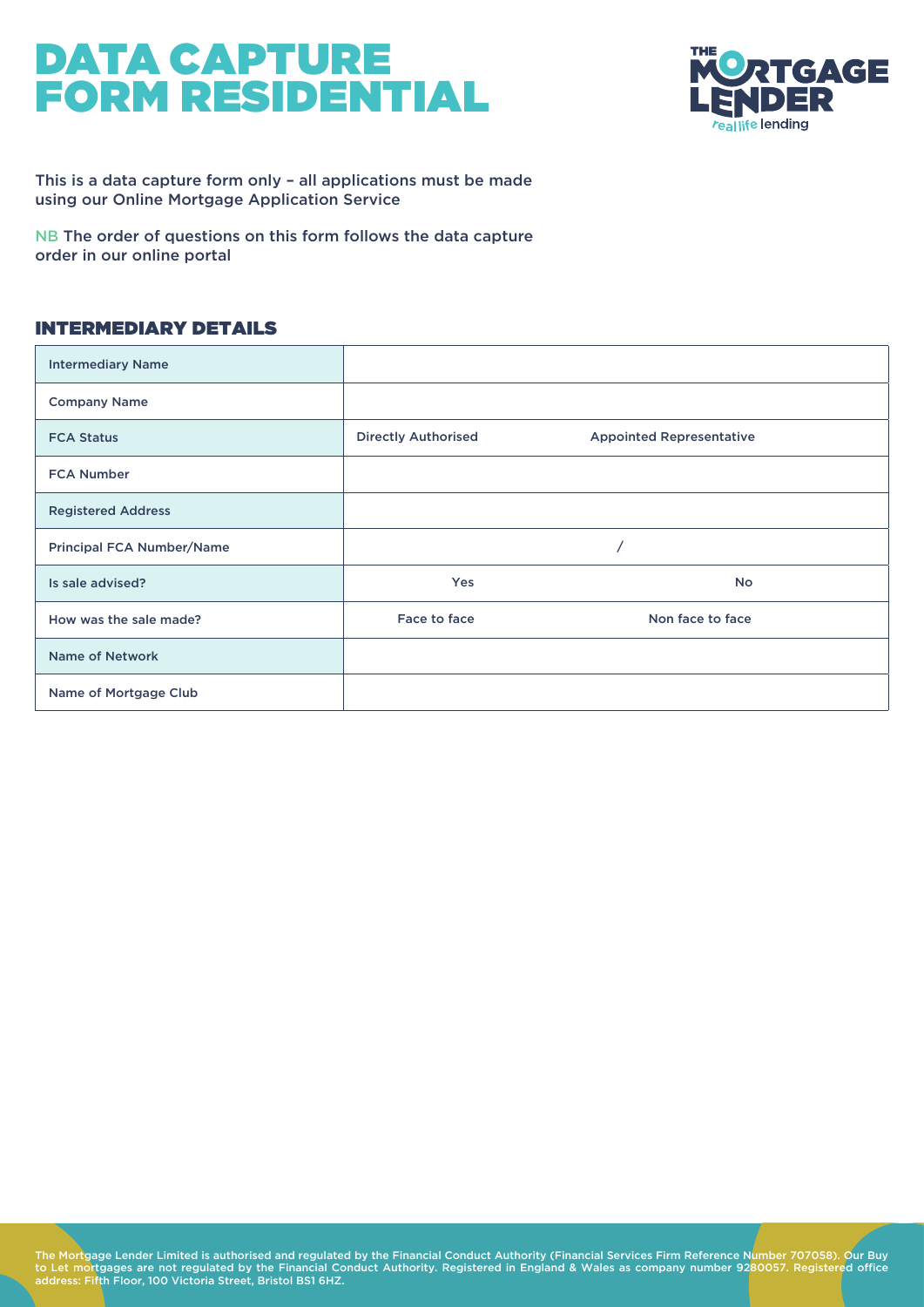

#### PRE-REQUISITE QUESTIONS

| Does the application meet the following<br>minimum standards?                                                                                                                                                                                                                                                                                                               |            | <b>Tick boxes below</b> | <b>Notes</b> |
|-----------------------------------------------------------------------------------------------------------------------------------------------------------------------------------------------------------------------------------------------------------------------------------------------------------------------------------------------------------------------------|------------|-------------------------|--------------|
| Has the applicant(s) previously been convicted of<br>fraud, terrorism, organised crime, money laundering,<br>arson or possession or supply of drugs?                                                                                                                                                                                                                        | <b>Yes</b> | <b>No</b>               |              |
| Is the property in Northern Ireland?                                                                                                                                                                                                                                                                                                                                        | Yes        | <b>No</b>               |              |
| Does the property require a stage build<br>mortgage?                                                                                                                                                                                                                                                                                                                        | <b>Yes</b> | <b>No</b>               |              |
| Excluding Help to Buy, is the property subject to<br>shared ownership/ shared equity?                                                                                                                                                                                                                                                                                       | <b>Yes</b> | <b>No</b>               |              |
| Does the property meet the security criteria?                                                                                                                                                                                                                                                                                                                               | <b>Yes</b> | <b>No</b>               |              |
| Are all applicants UK taxpayers?                                                                                                                                                                                                                                                                                                                                            | <b>Yes</b> | <b>No</b>               |              |
| Excluding Ex Pat applications, do all applicants have a<br>valid work permit or statutory ability to be employed,<br>in the UK?                                                                                                                                                                                                                                             | <b>Yes</b> | No.                     |              |
| Has the applicant(s) missed any payments on any<br>mortgage or secured lending in the last 6 months?                                                                                                                                                                                                                                                                        | Yes        | <b>No</b>               |              |
| Has the applicant(s) previously been party to a<br>mortgaged property that has been repossessed?                                                                                                                                                                                                                                                                            | <b>Yes</b> | <b>No</b>               |              |
| Does either applicant have any criminal convictions<br>other than those which are spent under the<br>Rehabilitation of Offenders Act 1974 (or equivalent),<br>or any pending prosecutions in relation to any aspect<br>of dishonesty, such as theft, robbery, fraud or arson;<br>which may have bearing on your future employment<br>or the likely conduct of the mortgage? | <b>Yes</b> | <b>No</b>               |              |

#### LOAN DETAILS

| <b>Loan Purpose</b>                     |                                                          |            |           |  |  |  |
|-----------------------------------------|----------------------------------------------------------|------------|-----------|--|--|--|
| <b>First-Time Buyer</b>                 |                                                          | Yes        | <b>No</b> |  |  |  |
| <b>Right to Buy?</b>                    |                                                          | Yes        | <b>No</b> |  |  |  |
| <b>Estimated Value/Purchase Price</b>   | £                                                        |            |           |  |  |  |
| <b>Loan Amount</b>                      | £                                                        |            |           |  |  |  |
| <b>Term</b>                             |                                                          | years      | months    |  |  |  |
| <b>Repayment Type</b>                   | Capital Repayment (interest only not available from TML) |            |           |  |  |  |
| Will this be applicant's main residence | App 1                                                    | <b>Yes</b> | No.       |  |  |  |
|                                         | App 2                                                    | <b>Yes</b> | No.       |  |  |  |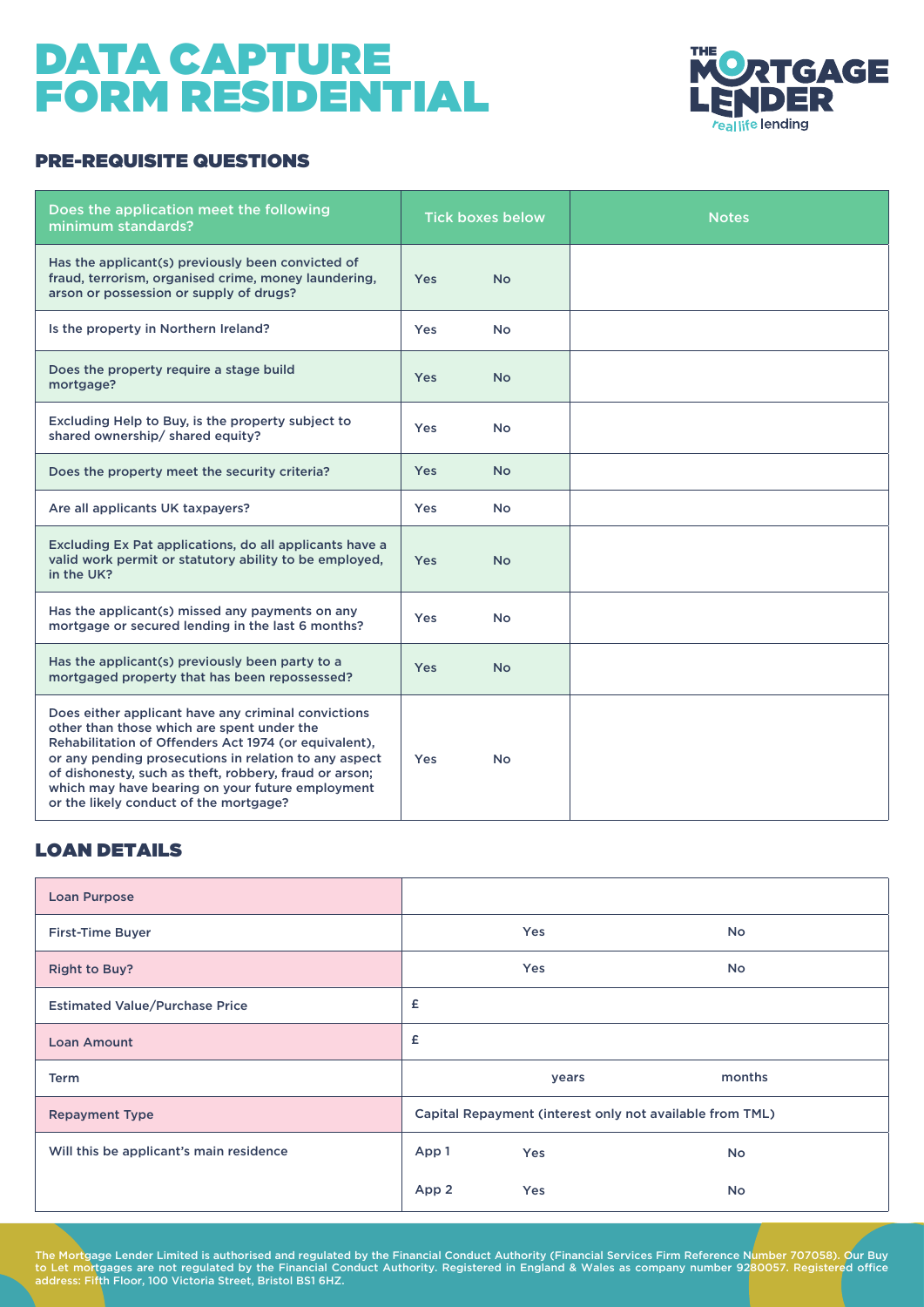

| If purchase, please provide the source and amount of deposit |                                          |                                          |                    |                                        |                                                     |                          |                                  |                                  |  |
|--------------------------------------------------------------|------------------------------------------|------------------------------------------|--------------------|----------------------------------------|-----------------------------------------------------|--------------------------|----------------------------------|----------------------------------|--|
| <b>Savings</b>                                               | Sale of<br><b>Existing</b><br>Property   | Sale of<br>Shares/<br>Investment         | <b>Inheritance</b> | <b>Family Gifted</b><br><b>Deposit</b> | <b>Equity Gifted</b><br><b>Deposit</b>              |                          | <b>Builder Vendor</b><br>Deposit | Personal/<br><b>Secured Loan</b> |  |
| £                                                            | £                                        | £                                        | £                  | £                                      | £                                                   | £                        | £                                |                                  |  |
| Other (if other, please provide details)                     |                                          |                                          |                    |                                        |                                                     |                          |                                  |                                  |  |
|                                                              |                                          | If remortgage, how are funds being used? |                    |                                        |                                                     |                          |                                  |                                  |  |
| <b>Debt</b><br>Consolidation                                 | Repay<br><b>Existing</b><br>Mortgage     | Home<br><b>Improvements</b>              | <b>Holiday</b>     | Car<br><b>Purchase</b>                 | Invest in $/$<br><b>Purchase</b><br><b>Business</b> | Buy to Let<br>Investment | <b>Holiday</b><br>Home           | <b>Purchase</b><br><b>Equity</b> |  |
| £                                                            | £                                        | £                                        | £                  | £                                      | £                                                   | £                        | £                                | £                                |  |
|                                                              | Other (if other, please provide details) |                                          |                    |                                        |                                                     |                          |                                  |                                  |  |

#### APPLICANT DETAILS

|                                        |                | <b>Applicant 1</b> | <b>Applicant 2</b> |            |  |  |
|----------------------------------------|----------------|--------------------|--------------------|------------|--|--|
| <b>Title</b>                           |                |                    |                    |            |  |  |
| <b>First Name</b>                      |                |                    |                    |            |  |  |
| <b>Middle Name</b>                     |                |                    |                    |            |  |  |
| <b>Surname</b>                         |                |                    |                    |            |  |  |
| Date of Birth                          | $\overline{1}$ | $\sqrt{2}$         | $\sqrt{2}$         | $\sqrt{2}$ |  |  |
| <b>National Insurance Number</b>       |                |                    |                    |            |  |  |
| <b>Estimated Retirement Age</b>        |                |                    |                    |            |  |  |
| Gender                                 |                |                    |                    |            |  |  |
| <b>Nationality</b>                     |                |                    |                    |            |  |  |
| Permanent Right to Reside in<br>the UK | Yes            | <b>No</b>          | Yes                | No         |  |  |
| <b>Length of Residency</b>             | Years:         | Months:            | Years:             | Months:    |  |  |
| From Birth                             | Yes            | <b>No</b>          | Yes                | <b>No</b>  |  |  |
| <b>Diplomatic Immunity</b>             | Yes            | <b>No</b>          | Yes                | <b>No</b>  |  |  |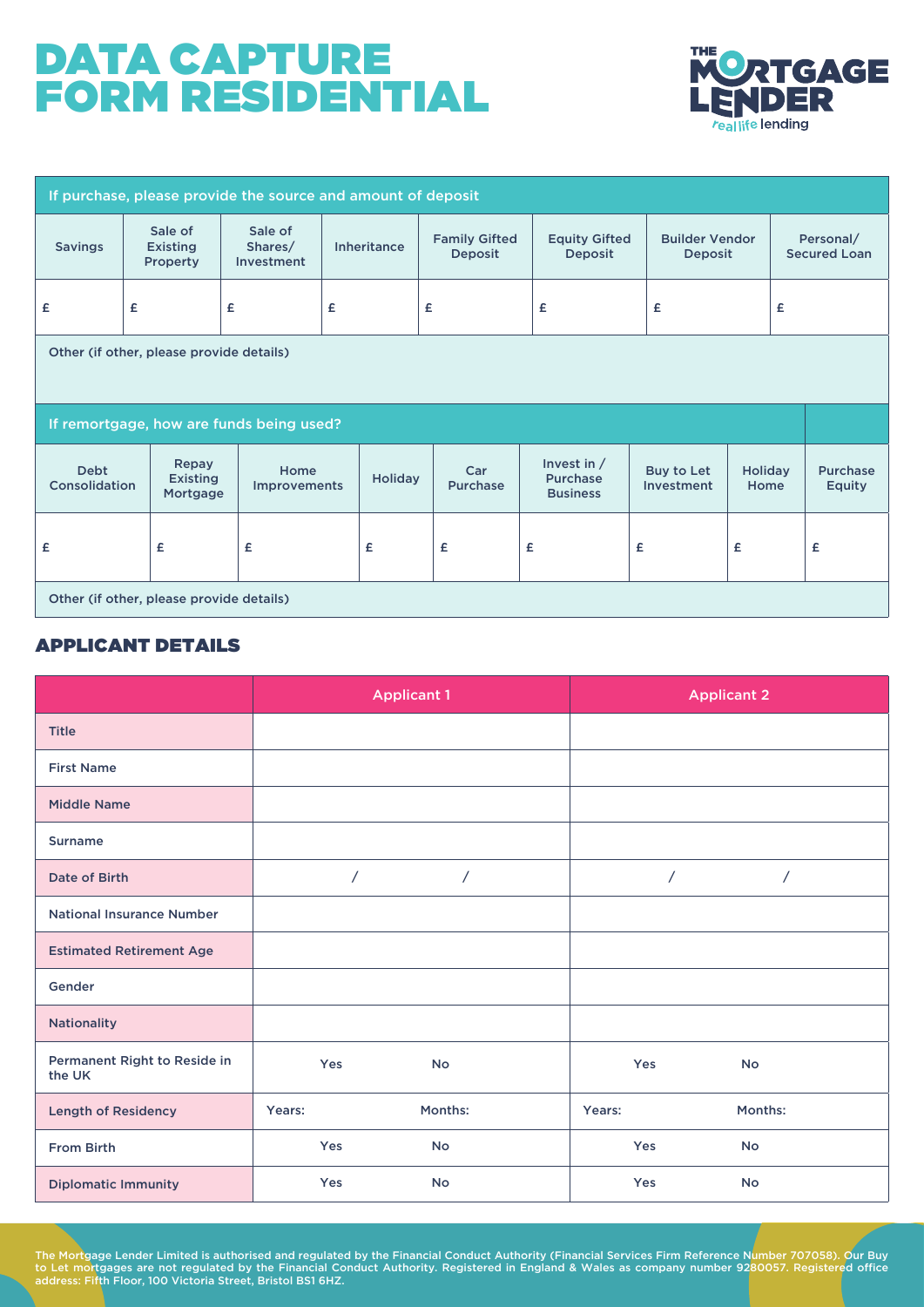

| Marital status (choose one):                                                                                             |            | <b>Applicant 1</b> | <b>Applicant 2</b> |           |  |
|--------------------------------------------------------------------------------------------------------------------------|------------|--------------------|--------------------|-----------|--|
| Single                                                                                                                   | <b>Yes</b> | <b>No</b>          | <b>Yes</b>         | <b>No</b> |  |
| <b>Married</b>                                                                                                           | Yes        | <b>No</b>          | Yes                | <b>No</b> |  |
| <b>Civil Partnership</b>                                                                                                 | Yes        | <b>No</b>          | <b>Yes</b>         | <b>No</b> |  |
| <b>Divorced</b>                                                                                                          | Yes        | <b>No</b>          | Yes                | <b>No</b> |  |
| Separated                                                                                                                | <b>Yes</b> | <b>No</b>          | <b>Yes</b>         | <b>No</b> |  |
| <b>Living with Partner</b>                                                                                               | Yes        | <b>No</b>          | Yes                | <b>No</b> |  |
| <b>Common Law</b>                                                                                                        | Yes        | <b>No</b>          | <b>Yes</b>         | <b>No</b> |  |
| <b>Annulled Civil</b>                                                                                                    | Yes        | <b>No</b>          | Yes                | <b>No</b> |  |
| If the applicant has been known by another<br>name in the last 6 years, please provide full details<br>(including title) |            |                    |                    |           |  |

| Address Details & History (please provide address history to cover the last 3 years) |                                   |                                                      |         |                                                      |                     |  |  |  |
|--------------------------------------------------------------------------------------|-----------------------------------|------------------------------------------------------|---------|------------------------------------------------------|---------------------|--|--|--|
| <b>Current Address</b>                                                               | <b>Address Line 1</b>             |                                                      |         |                                                      |                     |  |  |  |
|                                                                                      | <b>Address Line 2</b>             |                                                      |         |                                                      |                     |  |  |  |
|                                                                                      | County                            |                                                      |         |                                                      |                     |  |  |  |
|                                                                                      | Postcode                          |                                                      |         |                                                      |                     |  |  |  |
|                                                                                      | Length of time at this address    | Years:                                               | Months: | Years:                                               | Months:             |  |  |  |
|                                                                                      | <b>Residential Status at this</b> | Owner with Mortgage                                  |         | <b>Owner with Mortgage</b>                           |                     |  |  |  |
|                                                                                      | address (choose one)              | <b>Owner without Mortgage</b>                        |         | <b>Owner without Mortgage</b>                        |                     |  |  |  |
|                                                                                      |                                   | Renting - Private Landlord                           |         | <b>Renting - Private Landlord</b>                    |                     |  |  |  |
|                                                                                      |                                   | Renting - Local Authority/<br><b>Social Landlord</b> |         | Renting - Local Authority/<br><b>Social Landlord</b> |                     |  |  |  |
|                                                                                      |                                   | <b>Renting - Letting Agent</b>                       |         | <b>Renting - Letting Agent</b>                       |                     |  |  |  |
|                                                                                      |                                   | <b>Living with Relatives</b>                         |         | <b>Living with Relatives</b>                         |                     |  |  |  |
|                                                                                      |                                   | <b>Living with Friends</b>                           |         |                                                      | Living with Friends |  |  |  |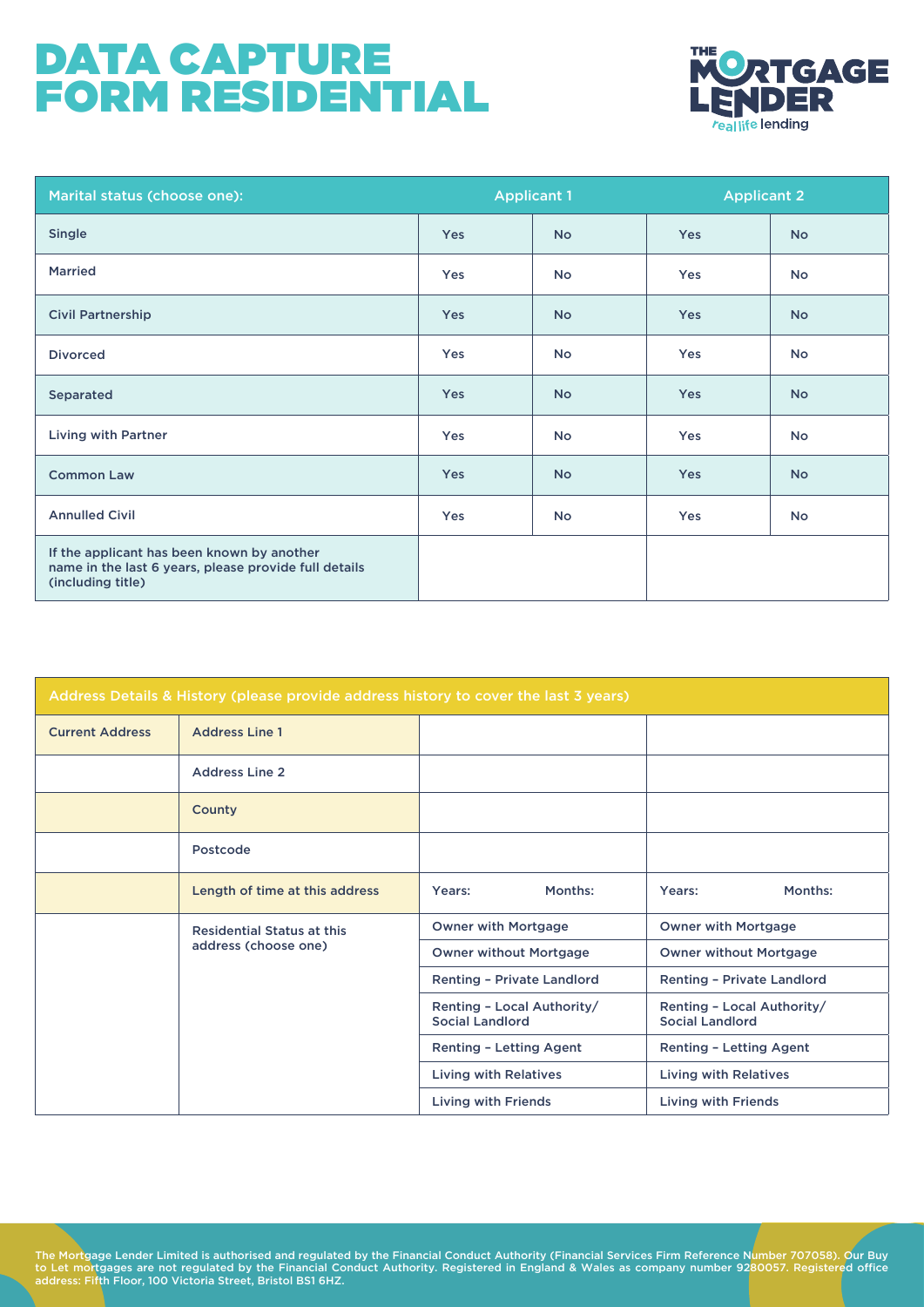

| <b>Previous Address</b>               | <b>Address Line 1</b>             |                                                      |                                                      |
|---------------------------------------|-----------------------------------|------------------------------------------------------|------------------------------------------------------|
|                                       | <b>Address Line 2</b>             |                                                      |                                                      |
|                                       | County                            |                                                      |                                                      |
|                                       | Postcode                          |                                                      |                                                      |
|                                       | Length of time at this address    | Months:<br>Years:                                    | Months:<br>Years:                                    |
|                                       | <b>Residential Status at this</b> | <b>Owner with Mortgage</b>                           | <b>Owner with Mortgage</b>                           |
|                                       | address (choose one)              | <b>Owner without Mortgage</b>                        | <b>Owner without Mortgage</b>                        |
|                                       |                                   | <b>Renting - Private Landlord</b>                    | <b>Renting - Private Landlord</b>                    |
|                                       |                                   | Renting - Local Authority/<br><b>Social Landlord</b> | Renting - Local Authority/<br><b>Social Landlord</b> |
|                                       |                                   | Renting - Letting Agent                              | Renting - Letting Agent                              |
|                                       |                                   | <b>Living with Relatives</b>                         | <b>Living with Relatives</b>                         |
|                                       |                                   | <b>Living with Friends</b>                           | <b>Living with Friends</b>                           |
| <b>Previous Address</b>               | <b>Address Line 1</b>             |                                                      |                                                      |
|                                       | <b>Address Line 2</b>             |                                                      |                                                      |
|                                       | County                            |                                                      |                                                      |
|                                       | Postcode                          |                                                      |                                                      |
|                                       | Length of time at this address    | Months:<br>Years:                                    | Months:<br>Years:                                    |
|                                       | <b>Residential Status at this</b> | <b>Owner with Mortgage</b>                           | <b>Owner with Mortgage</b>                           |
|                                       | address (choose one)              | <b>Owner without Mortgage</b>                        | <b>Owner without Mortgage</b>                        |
|                                       |                                   | Renting - Private Landlord                           | <b>Renting - Private Landlord</b>                    |
|                                       |                                   | Renting - Local Authority/<br><b>Social Landlord</b> | Renting - Local Authority/<br><b>Social Landlord</b> |
|                                       |                                   | Renting - Letting Agent                              | Renting - Letting Agent                              |
|                                       |                                   | <b>Living with Relatives</b>                         | <b>Living with Relatives</b>                         |
|                                       |                                   | <b>Living with Friends</b>                           | <b>Living with Friends</b>                           |
| <b>Additional Address Information</b> |                                   |                                                      |                                                      |

**Additional Notes:**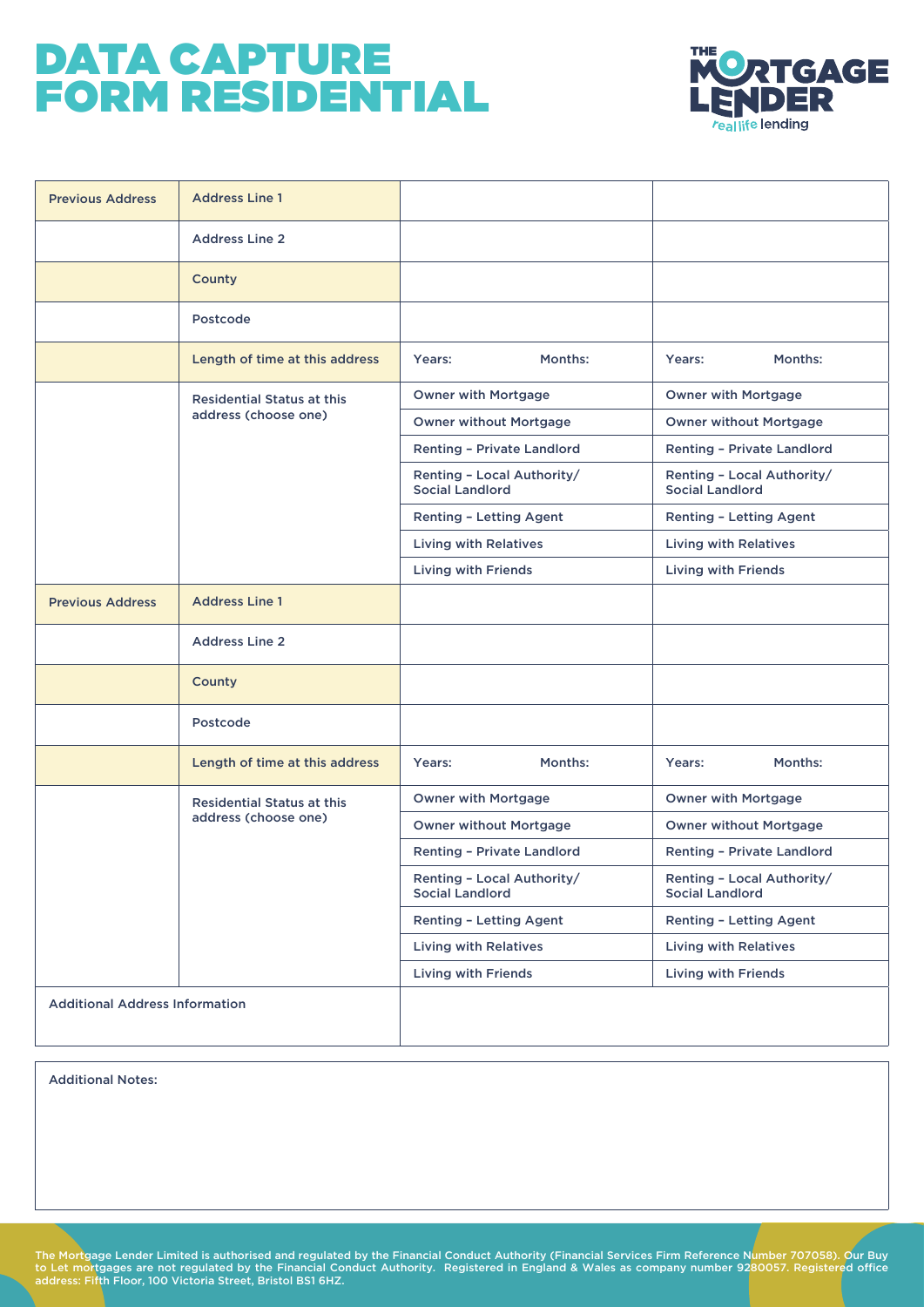

#### EMPLOYMENT

| <b>Employment Status</b>                         |                                                                    | <b>Applicant 1</b> |            | <b>Applicant 2</b> |  |  |  |  |
|--------------------------------------------------|--------------------------------------------------------------------|--------------------|------------|--------------------|--|--|--|--|
| Employed                                         | Yes                                                                | <b>No</b>          | Yes        | <b>No</b>          |  |  |  |  |
| Self-Employed                                    | Yes                                                                | <b>No</b>          | Yes        | <b>No</b>          |  |  |  |  |
| <b>Fixed Term Contract</b>                       | <b>Yes</b>                                                         | <b>No</b>          | Yes        | <b>No</b>          |  |  |  |  |
| <b>Retired</b>                                   | Yes                                                                | <b>No</b>          | Yes        | <b>No</b>          |  |  |  |  |
| Unemployed                                       | <b>Yes</b>                                                         | <b>No</b>          | <b>Yes</b> | <b>No</b>          |  |  |  |  |
| Homemaker                                        | Yes                                                                | No                 | Yes        | <b>No</b>          |  |  |  |  |
| More than 25% shareholding of company?           | <b>Yes</b>                                                         | <b>No</b>          | Yes        | <b>No</b>          |  |  |  |  |
| Employed by a family member?                     | Yes                                                                | <b>No</b>          | Yes        | No                 |  |  |  |  |
| Has contract previously been renewed?            | <b>Yes</b>                                                         | <b>No</b>          | Yes        | <b>No</b>          |  |  |  |  |
| Renewal of contract or alternative been secured? | Yes                                                                | No                 | Yes        | No                 |  |  |  |  |
| <b>Employed Occupation &amp; Income</b>          |                                                                    |                    |            |                    |  |  |  |  |
| <b>Full-time</b>                                 | Yes                                                                | <b>No</b>          | Yes        | <b>No</b>          |  |  |  |  |
| Occupation                                       |                                                                    |                    |            |                    |  |  |  |  |
| Start date of employment (mm/yy)                 | $\overline{ }$                                                     |                    |            | $\overline{ }$     |  |  |  |  |
| Basic salary (annual income)                     | £                                                                  |                    | £          |                    |  |  |  |  |
| Overtime                                         | £                                                                  |                    | £          |                    |  |  |  |  |
| Commission                                       | £                                                                  |                    | £          |                    |  |  |  |  |
| <b>Bonus</b>                                     | £                                                                  |                    | £          |                    |  |  |  |  |
| Allowance                                        | £                                                                  |                    | £          |                    |  |  |  |  |
|                                                  | Previous Employment (if current employment is less than 12 months) |                    |            |                    |  |  |  |  |
| Occupation                                       |                                                                    |                    |            |                    |  |  |  |  |
| Start date (mm/yy)                               |                                                                    | Γ                  |            | Τ                  |  |  |  |  |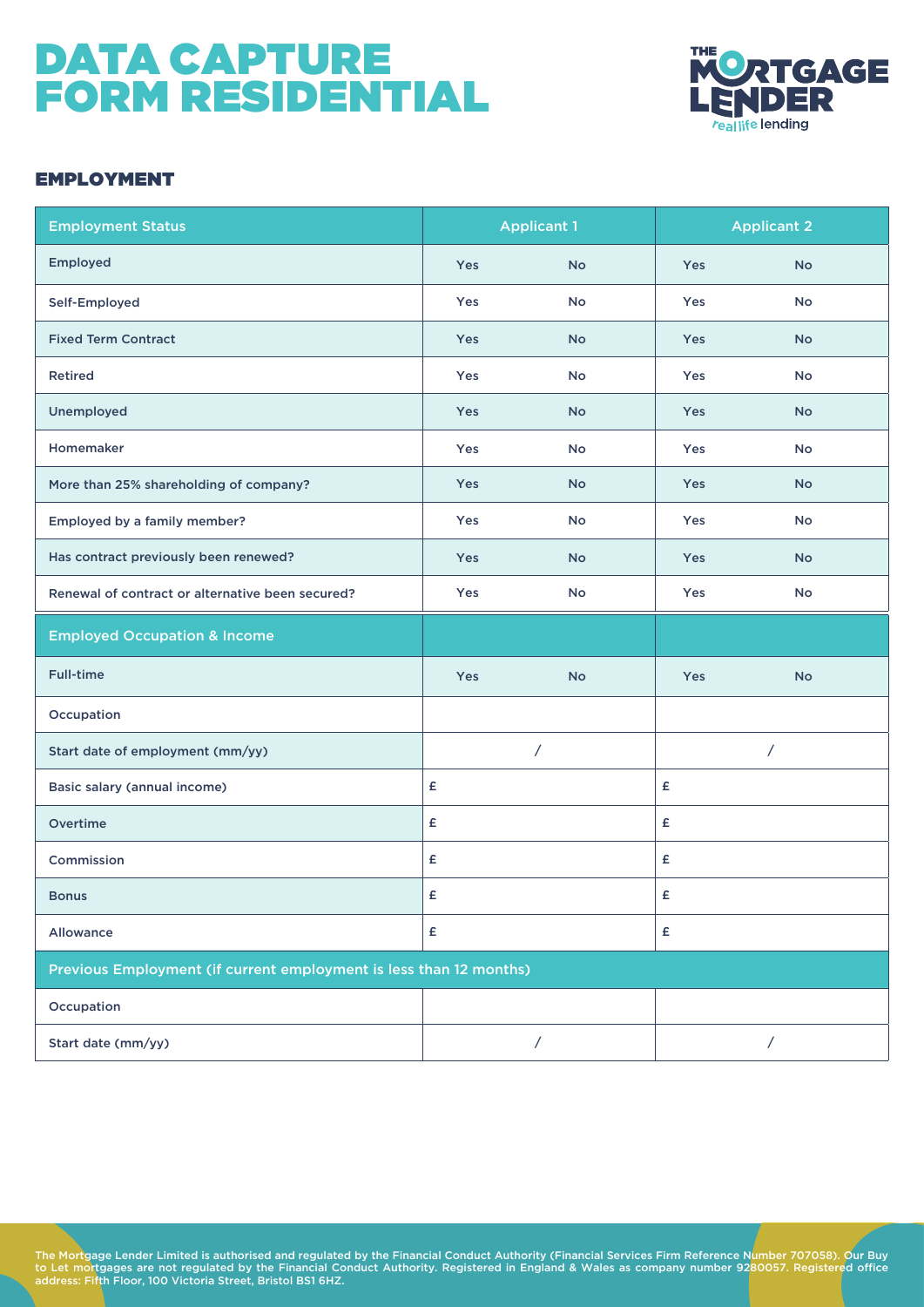

#### EMPLOYMENT

| Secondary Income - Secondary Employment Status                                                                                       |     | <b>Applicant 1</b>       | <b>Applicant 2</b> |           |  |
|--------------------------------------------------------------------------------------------------------------------------------------|-----|--------------------------|--------------------|-----------|--|
| Employed                                                                                                                             | Yes | <b>No</b>                | Yes                | <b>No</b> |  |
| Self-Employed                                                                                                                        | Yes | <b>No</b>                | Yes                | <b>No</b> |  |
| <b>Fixed Term Contract</b>                                                                                                           | Yes | <b>No</b>                | <b>Yes</b>         | <b>No</b> |  |
| <b>Retired</b>                                                                                                                       | Yes | No                       | Yes                | No        |  |
| Unemployed                                                                                                                           | Yes | <b>No</b>                | <b>Yes</b>         | <b>No</b> |  |
| Homemaker                                                                                                                            | Yes | <b>No</b>                | Yes                | <b>No</b> |  |
| More than 25% shareholding of company?                                                                                               | Yes | <b>No</b>                | Yes                | <b>No</b> |  |
| <b>Full time</b>                                                                                                                     | Yes | No                       | Yes                | No        |  |
| <b>Fixed contract?</b>                                                                                                               | Yes | <b>No</b>                | Yes                | <b>No</b> |  |
| Has contract previously been renewed?                                                                                                | Yes | <b>No</b>                | Yes                | No        |  |
| Renewal of contract or alternative been secured?                                                                                     | Yes | <b>No</b>                | <b>Yes</b>         | <b>No</b> |  |
| <b>Secondary Occupation &amp; Income</b>                                                                                             |     |                          |                    |           |  |
| <b>Full-time</b>                                                                                                                     | Yes | <b>No</b>                | <b>Yes</b>         | <b>No</b> |  |
| Occupation                                                                                                                           |     |                          |                    |           |  |
| Start date of employment (mm/yy)                                                                                                     |     | $\overline{\phantom{a}}$ |                    | Γ         |  |
| Basic salary (annual income)                                                                                                         | £   |                          | £                  |           |  |
| Overtime                                                                                                                             | £   |                          | £                  |           |  |
| Commission                                                                                                                           | £   |                          | £                  |           |  |
| <b>Bonus</b>                                                                                                                         | £   |                          | £                  |           |  |
| Allowance                                                                                                                            | £   |                          | £                  |           |  |
| Self-Employment - please provide your confirmed income for at least 1 year (please provide 2 years of confirmed income if available) |     |                          |                    |           |  |
| Occupation                                                                                                                           |     |                          |                    |           |  |
| Date Commenced Trading (mm/yy)                                                                                                       |     | Τ                        | Τ                  |           |  |
| <b>Percentage of Business Owned</b>                                                                                                  |     | $\%$                     |                    | $\%$      |  |
| <b>Earned income</b><br>Year ending<br>$\prime$                                                                                      | £   |                          | £                  |           |  |
| Year ending<br>$\prime$                                                                                                              | £   |                          | £                  |           |  |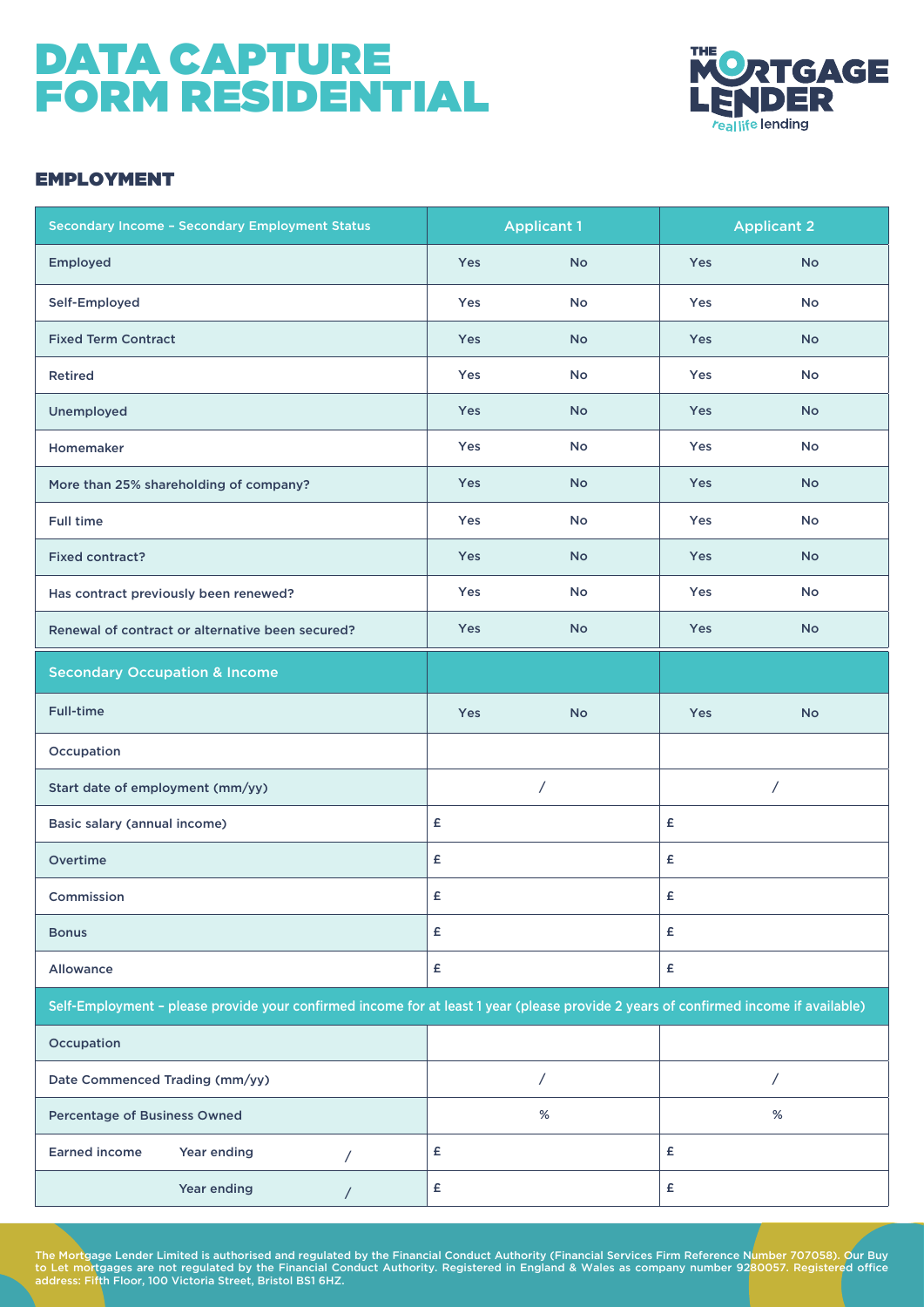

| <b>Other Sources of Income</b>                                                                                                                                                          |                 |            |                 |          |  |  |  |  |
|-----------------------------------------------------------------------------------------------------------------------------------------------------------------------------------------|-----------------|------------|-----------------|----------|--|--|--|--|
| <b>Investment</b>                                                                                                                                                                       | £               |            | £               |          |  |  |  |  |
| Dividends/Drawings                                                                                                                                                                      | £               |            | £               |          |  |  |  |  |
| Pension (Private / Company / State)                                                                                                                                                     | $\sqrt{2}$<br>£ | $\sqrt{2}$ | $\sqrt{2}$<br>£ | $\prime$ |  |  |  |  |
| <b>Maintenance</b>                                                                                                                                                                      | £               |            | £               |          |  |  |  |  |
| <b>Child Benefit</b>                                                                                                                                                                    | £               |            | £               |          |  |  |  |  |
| Working Tax Credit / Child Tax Credit /<br><b>Universal Credit equivalent</b>                                                                                                           | £               |            | £               |          |  |  |  |  |
| Other (Please provide details)                                                                                                                                                          |                 |            |                 |          |  |  |  |  |
| Lending into Retirement (if the loan extends beyond retirement, please complete the following sections)<br><b>Source of Income (Retired)</b>                                            |                 |            |                 |          |  |  |  |  |
| <b>State Pension</b>                                                                                                                                                                    | £               |            | £               |          |  |  |  |  |
| <b>Private Pension</b>                                                                                                                                                                  | £               |            | £               |          |  |  |  |  |
| <b>Investment Income</b>                                                                                                                                                                | £               |            | £               |          |  |  |  |  |
| Other (Please provide details)                                                                                                                                                          |                 |            |                 |          |  |  |  |  |
| Does the applicant foresee any changes in the level of their income or expenditure which may affect their ability to meet<br>mortgage repayments? If yes, please provide details below: |                 |            |                 |          |  |  |  |  |
|                                                                                                                                                                                         |                 |            |                 |          |  |  |  |  |
| Credit Commitments for joint applicants - if mortgages or other commitments are shared the information should be<br>given only once                                                     |                 |            |                 |          |  |  |  |  |
| Monthly Rental Commitment (if applicable)                                                                                                                                               | £               |            | £               |          |  |  |  |  |
| <b>Current Residential Mortgages</b>                                                                                                                                                    |                 |            |                 |          |  |  |  |  |
| To be redeemed on completion                                                                                                                                                            | Yes             | No         | Yes             | No       |  |  |  |  |
| Reasons for not redeeming on completion                                                                                                                                                 |                 |            |                 |          |  |  |  |  |
| Property to be let                                                                                                                                                                      | Yes             | No         | Yes             | No       |  |  |  |  |
| <b>Property Unencumbered</b>                                                                                                                                                            | Yes             | No         | Yes             | No       |  |  |  |  |
| Other (provide details)                                                                                                                                                                 |                 |            |                 |          |  |  |  |  |
| Monthly residential mortgage repayment                                                                                                                                                  | £               |            |                 |          |  |  |  |  |
| Residential mortgage balance outstanding                                                                                                                                                | £               |            |                 |          |  |  |  |  |
|                                                                                                                                                                                         |                 |            |                 |          |  |  |  |  |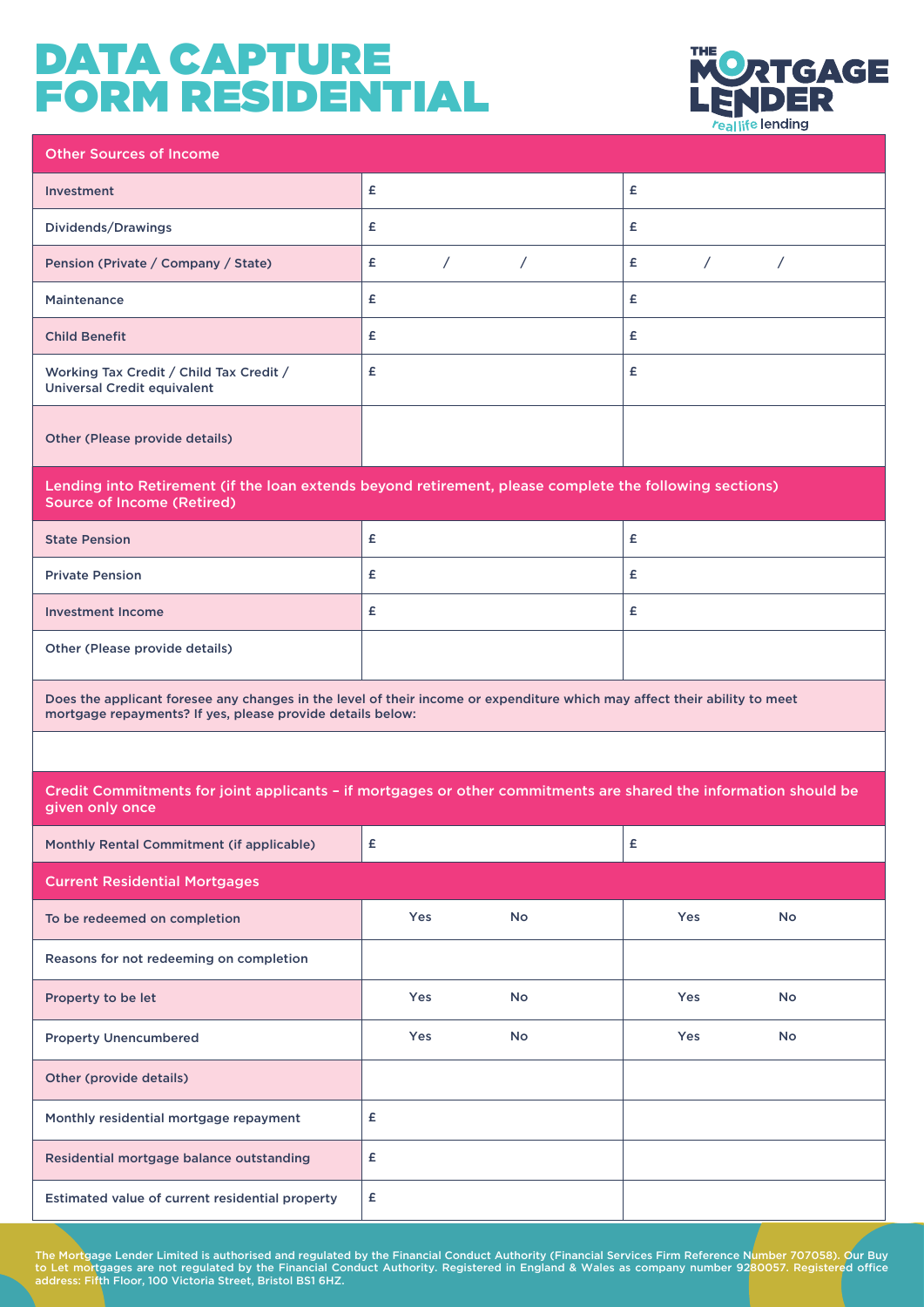

| Mortgage & Secured Loan History                                                   |        |  |                      |                |        |                         |                            |          |                                |                                |           |
|-----------------------------------------------------------------------------------|--------|--|----------------------|----------------|--------|-------------------------|----------------------------|----------|--------------------------------|--------------------------------|-----------|
| Does the applicant have any other Mortgages or<br><b>Secured Loans (not BTL)?</b> |        |  | <b>Yes</b>           |                |        |                         | <b>No</b>                  |          |                                |                                |           |
| <b>Outstanding Balance (for each loan)</b>                                        |        |  |                      | £              |        |                         |                            |          |                                |                                |           |
| Monthly Payment (for each loan)                                                   |        |  |                      | £              |        |                         |                            |          |                                |                                |           |
| End Date (for each loan)                                                          |        |  |                      |                |        |                         |                            |          |                                |                                |           |
| <b>Repay on Completion</b>                                                        |        |  |                      |                |        | Yes                     |                            |          |                                | <b>No</b>                      |           |
| <b>Store/Credit Cards</b>                                                         |        |  |                      |                |        |                         |                            |          |                                |                                |           |
| <b>Applicant</b>                                                                  |        |  | <b>Card Provider</b> |                | number | Last 4 digits of card   | <b>Balance</b>             |          | To be repaid on<br>completion? |                                |           |
|                                                                                   |        |  |                      |                |        |                         | £                          |          | Yes                            | <b>No</b>                      |           |
|                                                                                   |        |  |                      |                |        |                         | £                          |          |                                |                                | <b>No</b> |
|                                                                                   |        |  |                      |                |        |                         | £                          |          | Yes                            | <b>No</b>                      |           |
| <b>Loan &amp; Hire Purchase</b>                                                   |        |  |                      |                |        |                         |                            |          |                                |                                |           |
| <b>Applicant</b>                                                                  | Lender |  | <b>Account No</b>    | <b>Balance</b> |        | <b>Monthly Payments</b> | <b>End Date</b><br>(mm/yy) |          |                                | To be repaid on<br>completion? |           |
|                                                                                   |        |  |                      | £              |        |                         |                            | Τ        |                                | Yes                            | <b>No</b> |
|                                                                                   |        |  |                      | £              |        |                         |                            | $\prime$ |                                | Yes                            | <b>No</b> |
|                                                                                   |        |  |                      | £              |        |                         |                            |          | Τ                              | Yes                            | No        |
| <b>Buy To Let</b>                                                                 |        |  |                      |                |        |                         |                            |          |                                |                                |           |
| Does the applicant own any investment/buy to let<br>properties?                   |        |  |                      |                | Yes    | <b>No</b>               |                            |          | <b>Yes</b>                     | <b>No</b>                      |           |
| <b>Total Number of Properties</b>                                                 |        |  |                      |                |        |                         |                            |          |                                |                                |           |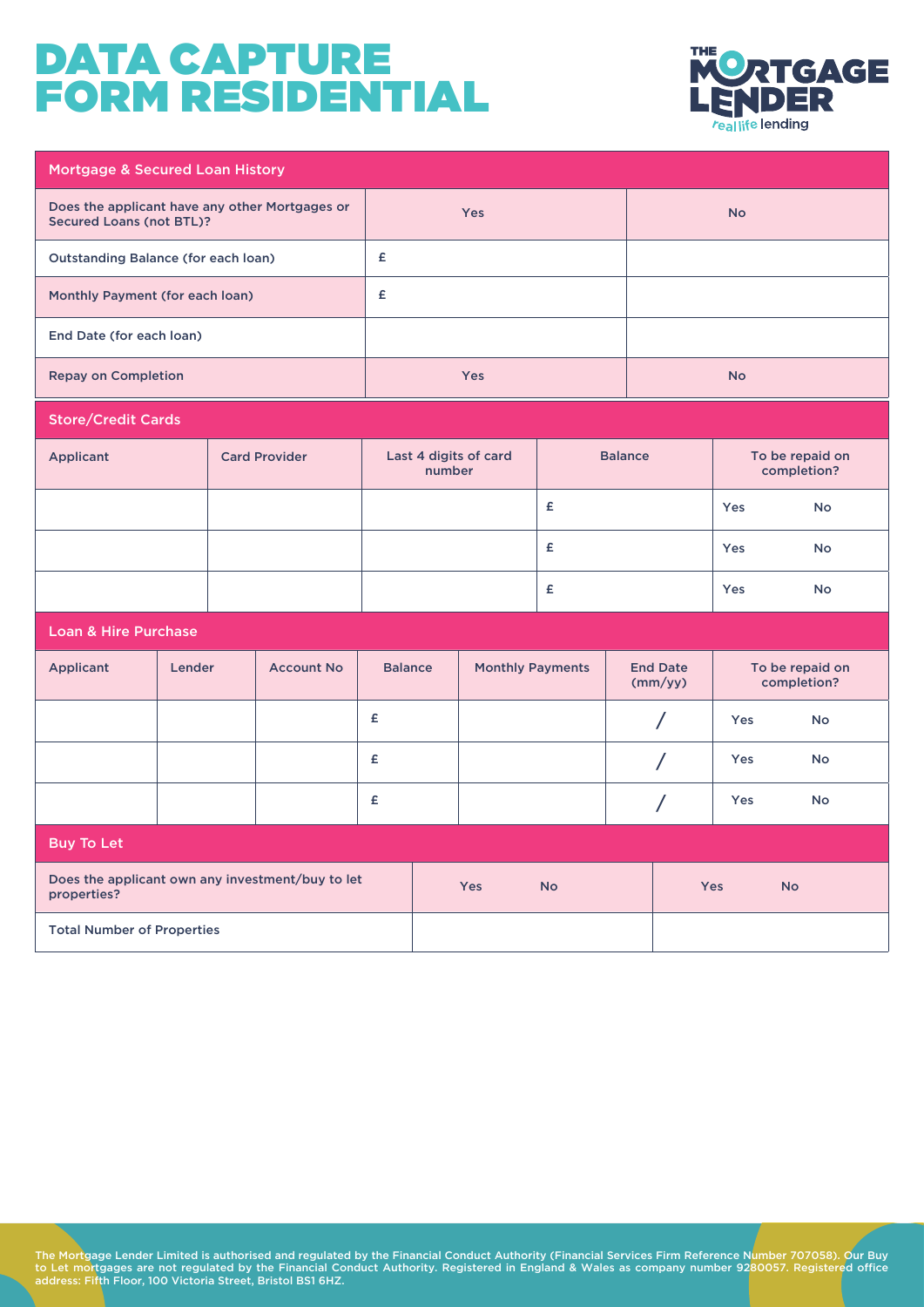

#### ADVERSE CREDIT DETAILS:

| <b>Secured Arrears</b>                          | <b>Applicant 1</b>       |                          |                  | <b>Applicant 2</b>          |
|-------------------------------------------------|--------------------------|--------------------------|------------------|-----------------------------|
| Highest level of arrears in last 12 months:     |                          |                          |                  |                             |
| Mortgage                                        |                          | Months                   |                  | Months                      |
| <b>Secured Loan</b>                             |                          | <b>Months</b>            |                  | <b>Months</b>               |
| <b>Secured Loan</b>                             |                          | <b>Months</b>            |                  | <b>Months</b>               |
| <b>Secured Loan</b>                             |                          |                          |                  |                             |
| Highest level of arrears in last 24 months:     |                          |                          |                  |                             |
| Mortgage                                        |                          | Months                   |                  | Months                      |
| <b>Secured Loan</b>                             |                          | Months                   |                  | Months                      |
| <b>Secured Loan</b>                             |                          | Months                   |                  | Months                      |
| <b>Secured Loan</b>                             |                          | Months                   |                  | Months                      |
| <b>Defaults</b>                                 |                          |                          |                  |                             |
| <b>Applicant</b>                                | <b>Date Registered</b>   | Amount                   |                  | <b>Date of Satisfaction</b> |
|                                                 | $\sqrt{ }$<br>$\sqrt{2}$ | £                        |                  | $\sqrt{2}$<br>$\sqrt{2}$    |
|                                                 | $\sqrt{2}$<br>$\sqrt{2}$ | £                        |                  | T<br>/                      |
|                                                 | $\sqrt{2}$<br>$\sqrt{ }$ | £                        |                  | $\prime$<br>$\prime$        |
| <b>County Court Judgments</b>                   |                          |                          |                  |                             |
| <b>Applicant</b>                                | <b>Date Registered</b>   | Amount                   |                  | <b>Date of Satisfaction</b> |
|                                                 |                          | £                        |                  |                             |
|                                                 | $\sqrt{2}$<br>$\prime$   | £                        |                  | $\sqrt{2}$<br>$\prime$      |
|                                                 | $\sqrt{2}$<br>$\sqrt{2}$ | $\pmb{\epsilon}$         |                  | $\sqrt{2}$<br>$\sqrt{2}$    |
| <b>IVA/Debt Management/Protected Trust Deed</b> |                          |                          |                  |                             |
| <b>Applicant</b>                                | Type<br>(IVA/DMP/TD)     | <b>Date Registered</b>   | Amount           | <b>Date of Satisfaction</b> |
|                                                 |                          | $\sqrt{2}$<br>$\sqrt{ }$ | £                | $\sqrt{2}$                  |
|                                                 |                          | $\sqrt{2}$<br>$\sqrt{2}$ | $\pmb{\epsilon}$ | $\sqrt{2}$<br>$\sqrt{2}$    |
|                                                 |                          | $\frac{1}{2}$            | $\pmb{\epsilon}$ | $\sqrt{2}$<br>$\sqrt{2}$    |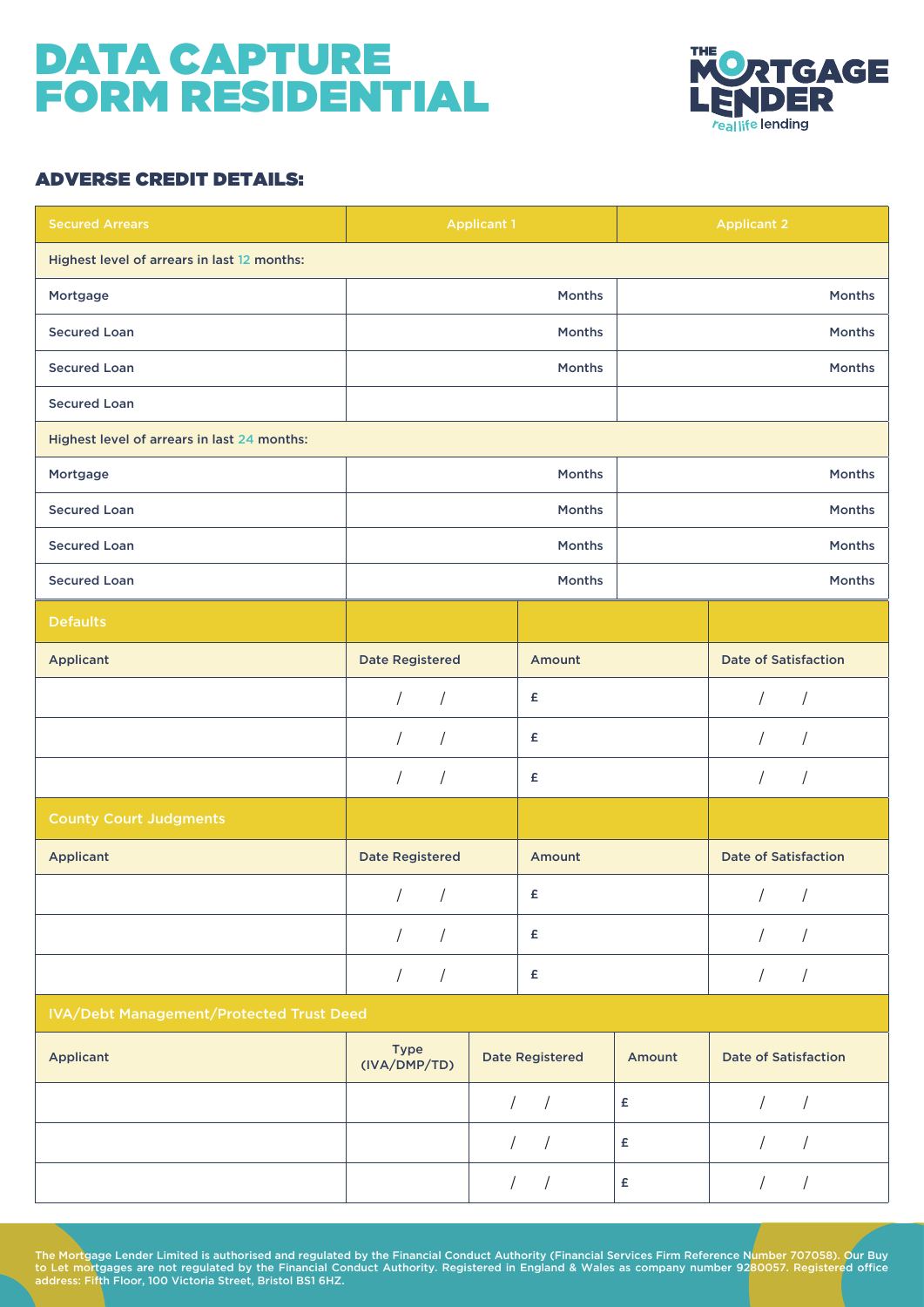

| <b>Bankruptcies</b>                          |                            |                                    |
|----------------------------------------------|----------------------------|------------------------------------|
| <b>Applicant</b>                             | Date of Order              | Date of Discharge                  |
|                                              | $\sqrt{2}$<br>$\sqrt{2}$   | $\sqrt{2}$<br>$\sqrt{2}$           |
|                                              | $\sqrt{2}$                 | $\sqrt{2}$<br>$\prime$             |
|                                              | $\sqrt{2}$                 | $\sqrt{ }$<br>$\sqrt{2}$           |
| <b>Repossession or Property Surrender</b>    |                            |                                    |
| <b>Applicant</b>                             | Date of Repossession/Order | Date of Discharge                  |
|                                              |                            |                                    |
|                                              |                            |                                    |
|                                              | $\sqrt{2}$<br>$\sqrt{2}$   | $\sqrt{2}$<br>$\sqrt{\phantom{a}}$ |
| <b>Household Expenditure</b>                 | <b>Applicant 1</b>         | <b>Applicant 2</b>                 |
| Alimony                                      | £                          | £                                  |
| <b>Council Tax</b>                           | £                          | £                                  |
| Childcare (if applicable)                    | £                          | £                                  |
| <b>Buildings &amp; Contents Insurance</b>    | £                          | £                                  |
| <b>Child Maintenance</b>                     | £                          | £                                  |
| <b>Ground Rent &amp; Service Charge</b>      | $\pmb{\mathsf{E}}$         | £                                  |
| <b>Court Fines</b>                           | £                          | £                                  |
| <b>Dependents</b>                            |                            |                                    |
| No. of non-applicant adult dependents        |                            |                                    |
| No. of child dependents over 5 years of age  |                            |                                    |
| No. of child dependents under 5 years of age |                            |                                    |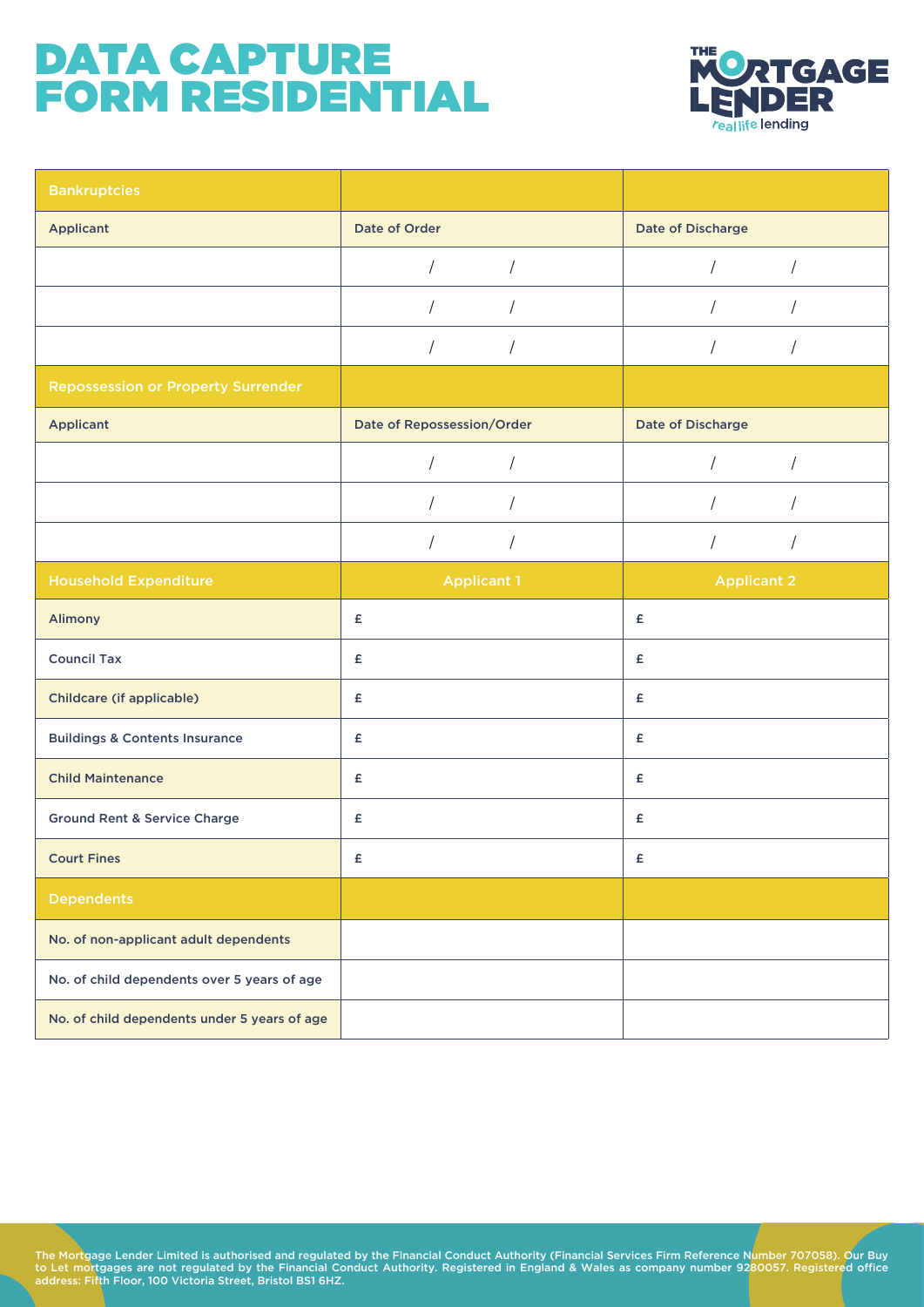

#### PROPERTY DETAILS:

TML will instruct a standard valuation on submission of the full mortgage application. If the borrowers require a Home Buyer or full structural report, this will have to be organised independently.

| <b>Property Address</b>                      |                         |                                            |                  |                      |  |                                  |             |
|----------------------------------------------|-------------------------|--------------------------------------------|------------------|----------------------|--|----------------------------------|-------------|
| <b>Address Line 1</b>                        |                         |                                            |                  |                      |  |                                  |             |
| <b>Address Line 2</b>                        |                         |                                            |                  |                      |  |                                  |             |
| <b>Address Line 3</b>                        |                         |                                            |                  |                      |  |                                  |             |
| County                                       |                         |                                            |                  |                      |  |                                  |             |
| Postcode                                     |                         |                                            |                  |                      |  |                                  |             |
| <b>Property Description</b>                  |                         |                                            |                  |                      |  |                                  |             |
| House                                        | <b>Bungalow</b>         | Flat                                       |                  | <b>Studio Flat</b>   |  | Maisonette                       | Other       |
|                                              |                         |                                            |                  |                      |  |                                  |             |
| <b>Property Type</b>                         |                         |                                            |                  |                      |  |                                  |             |
| <b>Detached</b>                              | Semi-detached           | <b>End Terraced</b>                        |                  | <b>Mid Terraced</b>  |  | <b>Back to Back</b>              | Other       |
|                                              |                         |                                            |                  |                      |  |                                  |             |
| Certificate Type (if less than 10 years old) |                         |                                            |                  |                      |  |                                  |             |
| <b>NHBC</b>                                  | <b>Zurich Municipal</b> | <b>Building Life</b><br><b>Plan Scheme</b> |                  | Premier<br>Guarantee |  | <b>Architects</b><br>Certificate | No warranty |
|                                              |                         |                                            |                  |                      |  |                                  |             |
| Other                                        |                         |                                            |                  |                      |  |                                  |             |
| <b>Rooms</b>                                 |                         |                                            |                  |                      |  |                                  |             |
| No. of Kitchens                              |                         |                                            | No. of Bathrooms |                      |  | No. of Bedrooms                  |             |
|                                              |                         |                                            |                  |                      |  |                                  |             |
| <b>Tenure</b>                                |                         |                                            |                  |                      |  |                                  |             |
| Freehold                                     | Leasehold               |                                            |                  | Commonhold           |  | Absolute Ownership               |             |
|                                              |                         |                                            |                  |                      |  |                                  |             |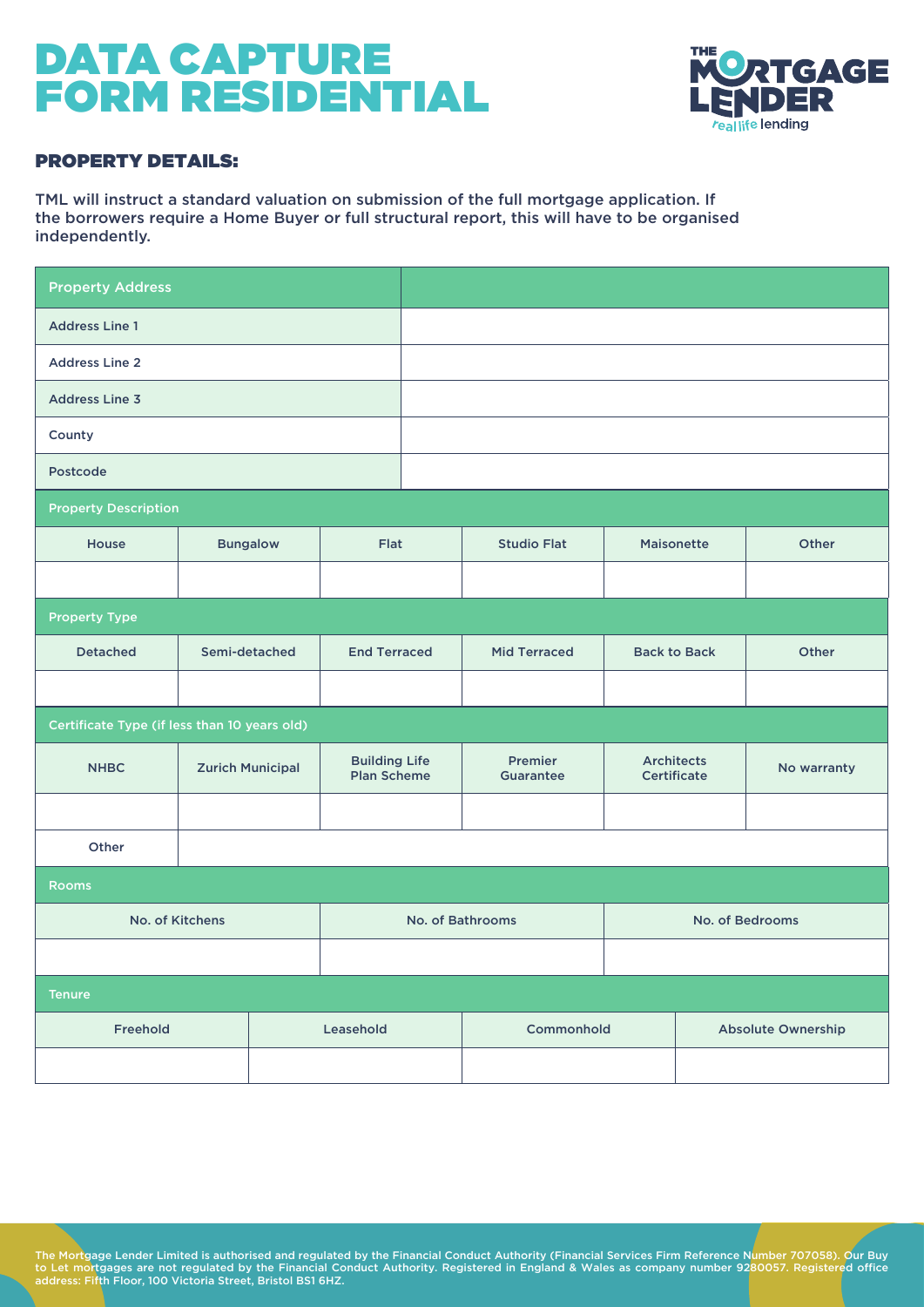

| <b>Type of Purchase</b>                                                                                                             |                                                          |                                                       |                        |                                                      |                                        |                                  |
|-------------------------------------------------------------------------------------------------------------------------------------|----------------------------------------------------------|-------------------------------------------------------|------------------------|------------------------------------------------------|----------------------------------------|----------------------------------|
| <b>Private</b>                                                                                                                      | Purchase from<br><b>Local Authority</b>                  | <b>Purchase from</b><br><b>Housing</b><br>Association | Purchase at<br>Auction | <b>Purchase from</b><br>Landlord as<br><b>Tenant</b> | <b>Purchase from</b><br><b>Builder</b> | <b>Purchase from</b><br>Relative |
|                                                                                                                                     |                                                          |                                                       |                        |                                                      |                                        |                                  |
| Years remaining on lease (if applicable)                                                                                            |                                                          |                                                       |                        |                                                      |                                        |                                  |
|                                                                                                                                     | Number of storeys in building (Flats/Apartments)         |                                                       |                        |                                                      |                                        |                                  |
|                                                                                                                                     | Floor number of flat (Flats/Apartments)                  |                                                       |                        |                                                      |                                        |                                  |
| Does property have a lift?                                                                                                          |                                                          | <b>Yes</b>                                            |                        |                                                      | <b>No</b>                              |                                  |
| Is property a new build?                                                                                                            |                                                          | Yes                                                   |                        |                                                      | <b>No</b>                              |                                  |
| Year of construction                                                                                                                |                                                          |                                                       |                        |                                                      |                                        |                                  |
| Is the property connected to or above a commercial<br>property? (If yes, please provide details)                                    |                                                          | Yes                                                   | <b>Details</b>         |                                                      | <b>No</b>                              |                                  |
| Is any of the property to be used for commercial<br>purposes? (If yes, for what type of business?)                                  |                                                          | Yes                                                   | <b>Details</b>         |                                                      | <b>No</b>                              |                                  |
| Did the applicant(s) purchase the property as part of<br>a Social Housing Scheme?<br>If yes, what was the date of purchase? (mm/yy) |                                                          |                                                       |                        |                                                      |                                        |                                  |
| Is the property ex-social housing?                                                                                                  |                                                          | Yes                                                   |                        |                                                      | <b>No</b>                              |                                  |
|                                                                                                                                     | Does the property include more than three acres of land? |                                                       | <b>Yes</b>             |                                                      |                                        | <b>No</b>                        |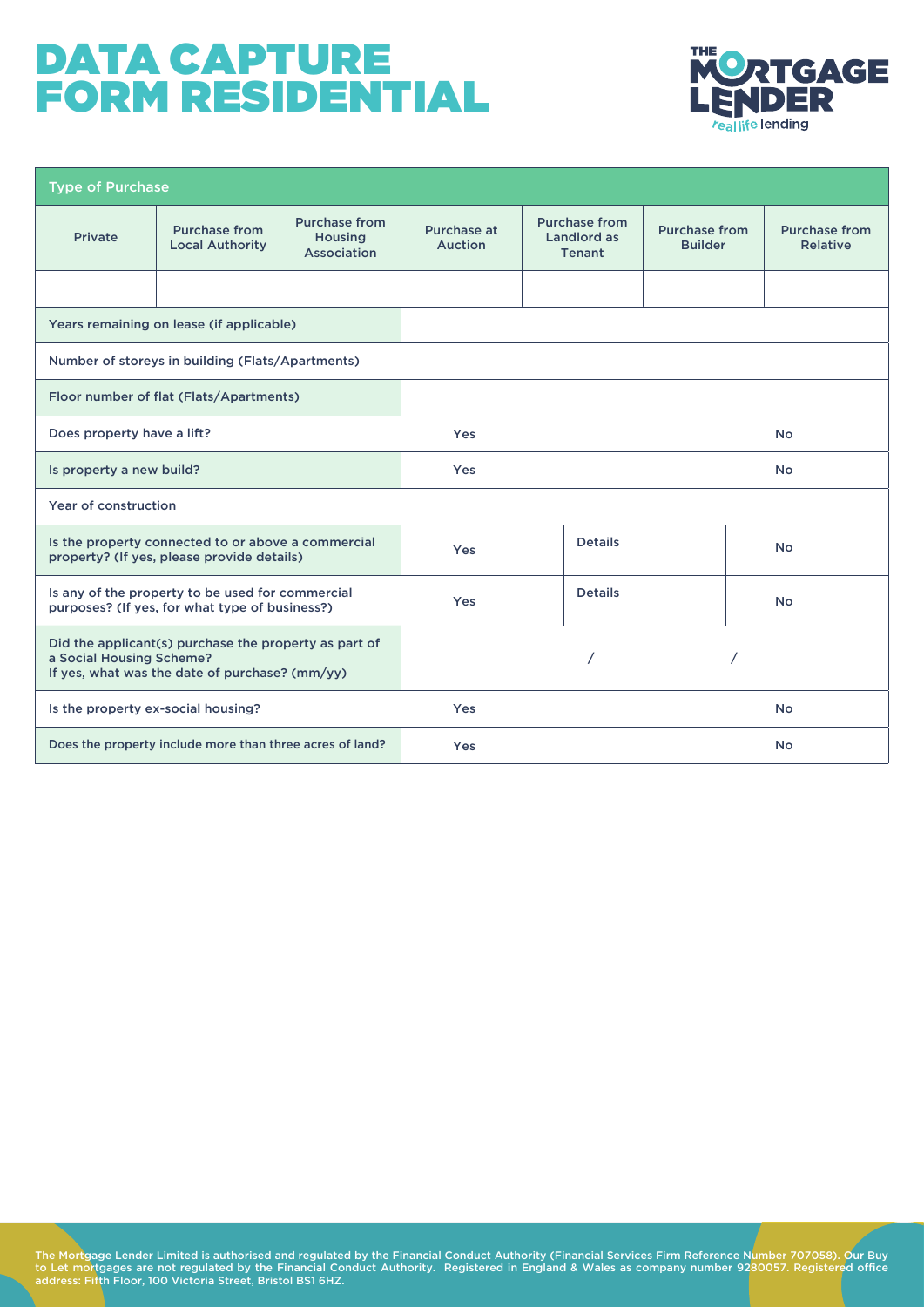

| <b>TML Fees</b>                           | <b>Added to Loan</b>    |                                   |  |  |
|-------------------------------------------|-------------------------|-----------------------------------|--|--|
| <b>Completion Fee</b>                     | Yes                     | <b>No</b>                         |  |  |
| <b>Telegraphic Transfer Fee</b>           | Yes                     | No                                |  |  |
| <b>Other Fees</b>                         | <b>Intermediary Fee</b> | <b>Specialist Distributor Fee</b> |  |  |
| <b>Fee Amount</b>                         | £                       | £                                 |  |  |
| When payable (tick appropriate)           | <b>On Application</b>   | <b>On Application</b>             |  |  |
|                                           | On Offer                | On Offer                          |  |  |
|                                           | On Completion           | On Completion                     |  |  |
| How payable?                              | <b>Paid to Broker</b>   | Paid to Packager                  |  |  |
| Refundable amount                         | £                       | £                                 |  |  |
| <b>Contact Details</b>                    | <b>Applicant 1</b>      | <b>Applicant 2</b>                |  |  |
| <b>Home Telephone Number</b>              |                         |                                   |  |  |
| <b>Work Telephone Number</b>              |                         |                                   |  |  |
| <b>Mobile Telephone Number</b>            |                         |                                   |  |  |
| <b>Email Address</b>                      |                         |                                   |  |  |
| <b>Current Employment Contact Details</b> | <b>Applicant 1</b>      | <b>Applicant 2</b>                |  |  |
| <b>Company Name</b>                       |                         |                                   |  |  |
| <b>Address 1</b>                          |                         |                                   |  |  |
| <b>Address 2</b>                          |                         |                                   |  |  |
| <b>Address 3</b>                          |                         |                                   |  |  |
| Postcode                                  |                         |                                   |  |  |
| <b>Telephone Number</b>                   | Yes                     | <b>No</b>                         |  |  |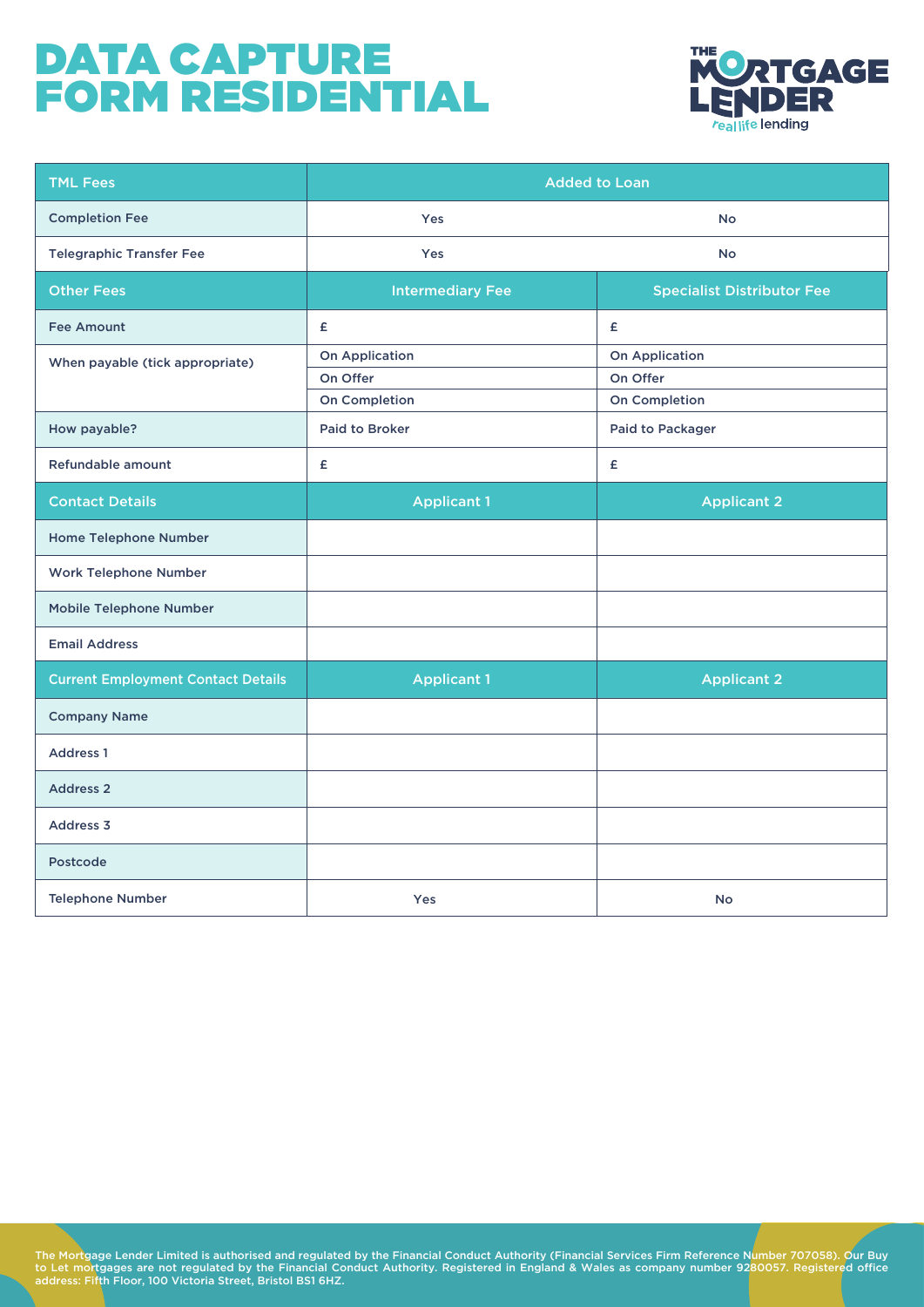

| <b>Self-Employment Contact Details</b>                  | <b>Applicant 1</b>           |        |            | <b>Applicant 2</b> |        |
|---------------------------------------------------------|------------------------------|--------|------------|--------------------|--------|
| <b>Company Name</b>                                     |                              |        |            |                    |        |
| <b>Telephone Number</b>                                 |                              |        |            |                    |        |
| <b>Address 1</b>                                        |                              |        |            |                    |        |
| <b>Address 2</b>                                        |                              |        |            |                    |        |
| Address 3                                               |                              |        |            |                    |        |
| Postcode                                                |                              |        |            |                    |        |
| Accountant used to prepare accounts?                    | Yes<br>No                    |        | Yes        | No                 |        |
| <b>Accountant Company</b>                               |                              |        |            |                    |        |
| <b>Accountant Contact Name</b>                          |                              |        |            |                    |        |
| <b>Accountant Qualification</b>                         |                              |        |            |                    |        |
| How long has the Accountant acted for<br>the applicant? | Years                        | Months |            | Years              | Months |
| <b>Accountant Address 1</b>                             |                              |        |            |                    |        |
| <b>Accountant Address 2</b>                             |                              |        |            |                    |        |
| <b>Accountant Address 3</b>                             |                              |        |            |                    |        |
| <b>Accountant Postcode</b>                              |                              |        |            |                    |        |
| <b>Landlord Details</b>                                 | <b>Applicant 1</b>           |        |            | <b>Applicant 2</b> |        |
| <b>Landlord Name</b>                                    |                              |        |            |                    |        |
| <b>Address 1</b>                                        |                              |        |            |                    |        |
| <b>Address 2</b>                                        |                              |        |            |                    |        |
| Address 3                                               |                              |        |            |                    |        |
| Postcode                                                |                              |        |            |                    |        |
| <b>Date Tenancy Commenced</b>                           | $\sqrt{2}$<br>$\overline{1}$ |        | $\sqrt{2}$ | $\sqrt{2}$         |        |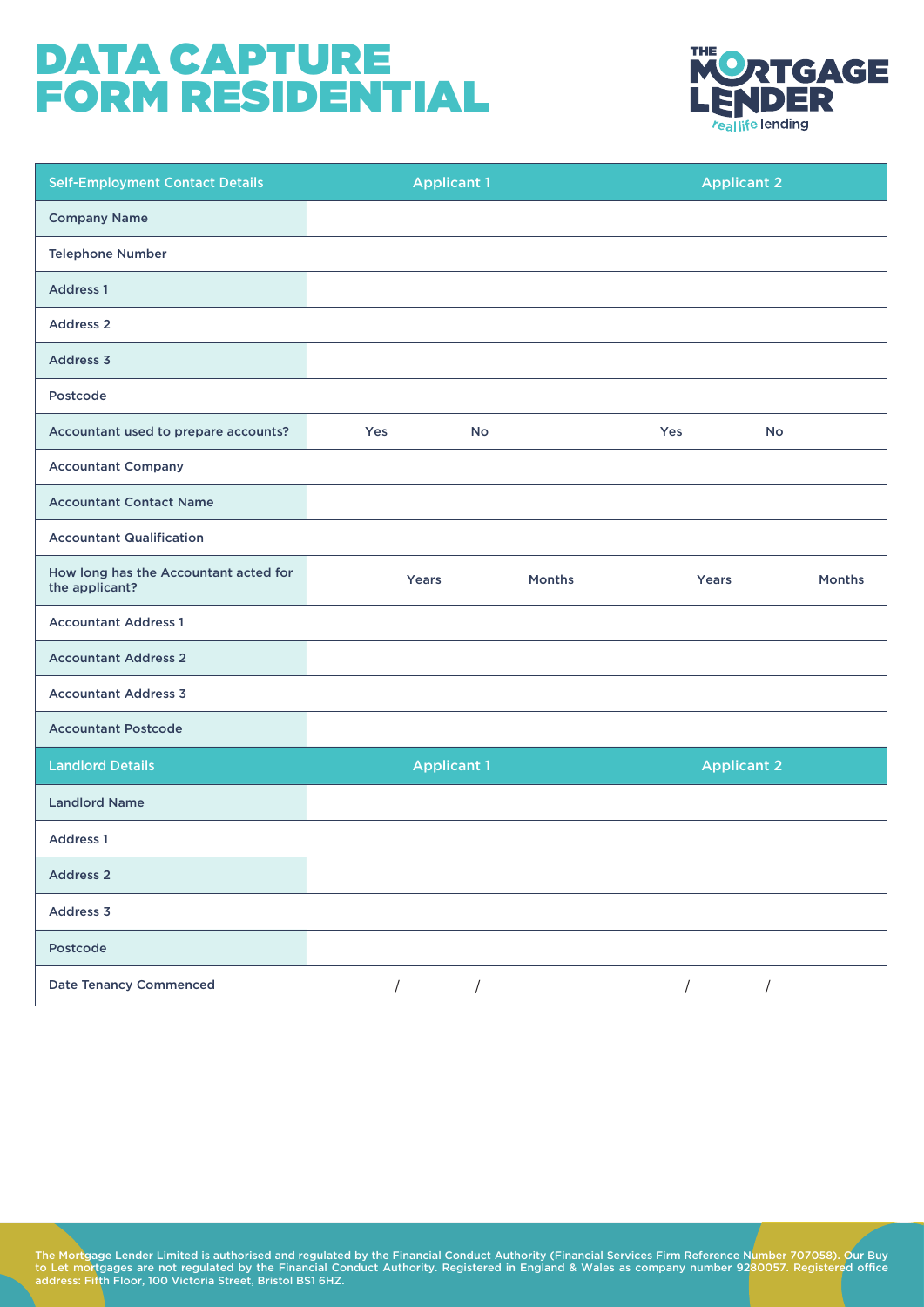

| <b>Arrangements for Property Access</b>                                                               |                          |            |  |  |
|-------------------------------------------------------------------------------------------------------|--------------------------|------------|--|--|
| Provide details for the valuer to gain access to inspect the property:                                |                          |            |  |  |
| <b>Contact Name</b>                                                                                   |                          |            |  |  |
| Contact Type (Applicant, Builder, Vendor)                                                             |                          |            |  |  |
| <b>Telephone Number</b>                                                                               |                          |            |  |  |
| Any additional access information                                                                     |                          |            |  |  |
| <b>Other Occupants</b>                                                                                |                          |            |  |  |
| Upon completion, will there be any other occupants<br>living at the property who are aged 17 or over? | Yes                      | <b>No</b>  |  |  |
|                                                                                                       |                          |            |  |  |
| If yes:                                                                                               | Occupant 1               | Occupant 2 |  |  |
| Name(s)                                                                                               |                          |            |  |  |
| Date of Birth                                                                                         | $\sqrt{2}$<br>$\sqrt{2}$ | $\sqrt{2}$ |  |  |
| Relationship to applicant                                                                             |                          |            |  |  |
| Name(s)                                                                                               |                          |            |  |  |
| Date(s) of Birth                                                                                      |                          |            |  |  |
| Relationship to applicant                                                                             |                          |            |  |  |

| Does the applicant wish to use The Mortgage<br>Lender appointed solicitor? If no, please provide the<br>applicant's solicitor details below. | <b>Yes</b> | <b>No</b> |
|----------------------------------------------------------------------------------------------------------------------------------------------|------------|-----------|
| <b>Solicitor's Firm Name</b>                                                                                                                 |            |           |
| <b>Solicitor's Name</b>                                                                                                                      |            |           |
| <b>Address 1</b>                                                                                                                             |            |           |
| <b>Address 2</b>                                                                                                                             |            |           |
| Postcode                                                                                                                                     |            |           |
| <b>Contact Telephone Number</b>                                                                                                              |            |           |
| <b>Fax Number</b>                                                                                                                            |            |           |
| <b>Email Address</b>                                                                                                                         |            |           |